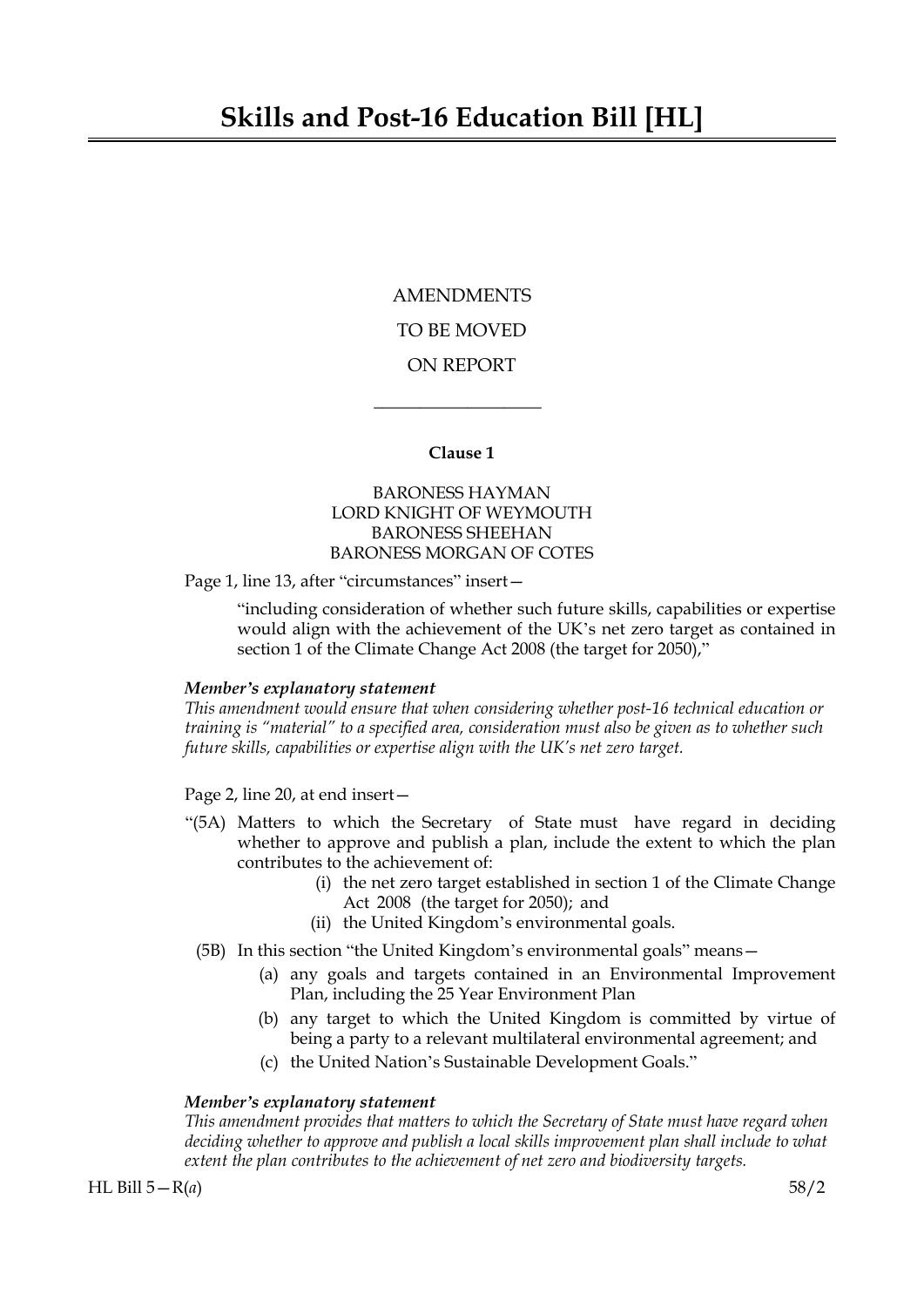# Page 2, line 33, at end insert—

"(8) When approving and publishing a local skills improvement plan under subsection (7), the Secretary of State must report on how such a plan has taken account of any national skills strategy, and consider to what extent such a plan aligns with the United Kingdom's climate change and biodiversity targets."

# *Member's explanatory statement*

*The purpose of this new Clause is to ensure that when the Secretary of State publishes guidance in relation to local skills improvement plans they must report on how a plan has taken account of any national skills strategy and consider to what extent the plan aligns with the UK's net zero and biodiversity targets.*